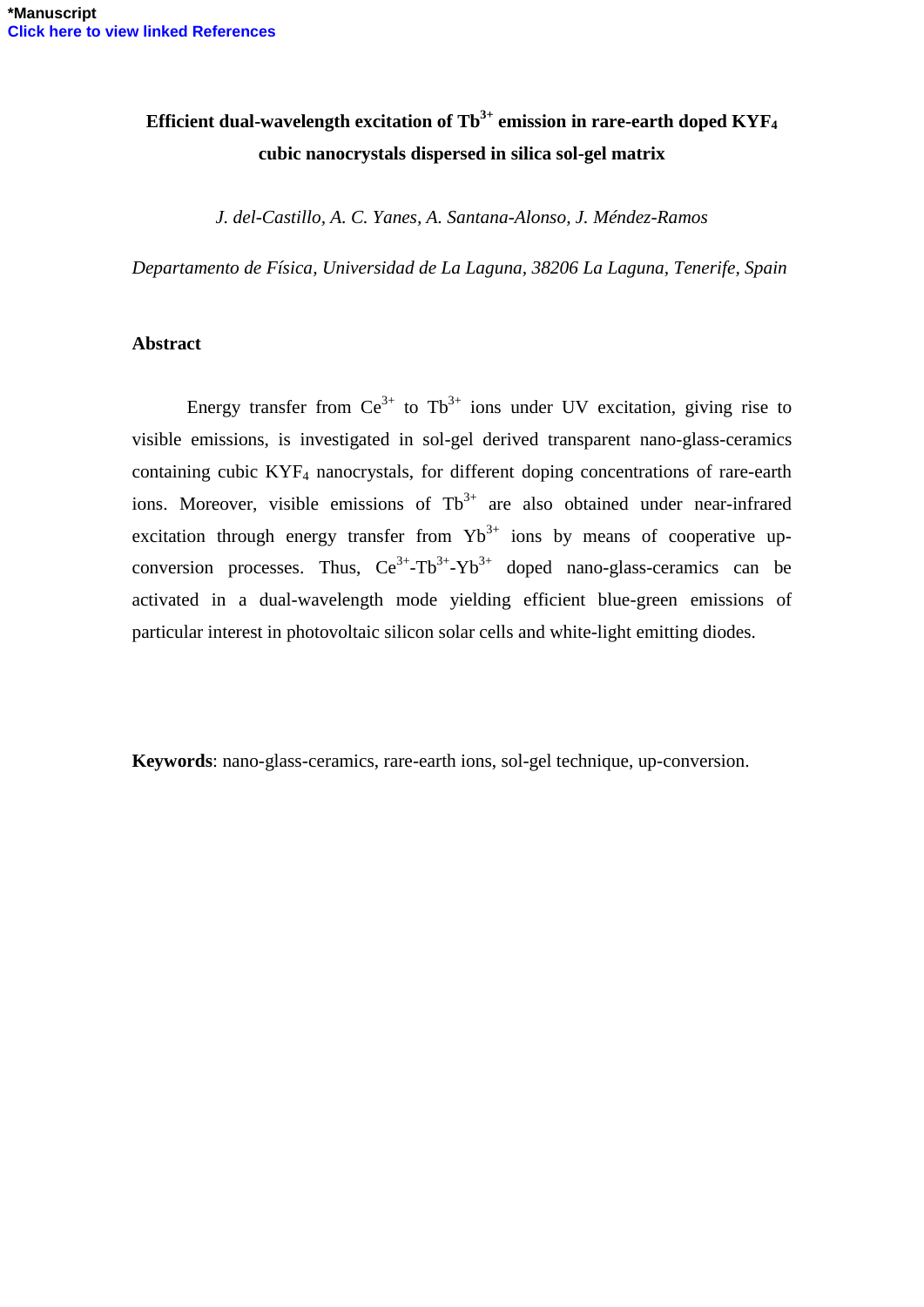## **Introduction**

The luminescence efficiency of rare-earth (RE) doped materials depends strongly on their local environments, responsible for multi-phonon decay rates, population of metastable energy levels, energy transfer (ET) and cross-relaxation (CR) processes [1,2]. Thus, low phonon energy hosts are desirable in order to avoid quenching intermediate energy levels. Fluorides exhibit low phonon energy when compared with oxides, which considerably reduces multi-phonon transitions, and so increasing the lifetime of excited RE doping ions. Others halides, i.e. chlorides, bromides, iodides, present lower phonon energy. However, RE ions exhibit lower Stark splitting, narrower excitation spectra and, consequently, a lower absorption from the ground to excited levels. Therefore, fluorides hosts become more suitable candidates for RE doping ions, since they favour long excited lifetimes and higher absorption crosssections than other halides [3-5]. In addition, fluorides prevent the absorption band associated with the hydroxyl (OH) group (3200-3600  $cm^{-1}$ ) exhibited by most oxide based glasses, that can quench the luminescence of RE ions.

Oxyfluoride nano-glass-ceramics (nGCs) present the excellent optical properties of fluorides with a higher quantum efficiency, higher optical cross-section absorption, and good mechanical, electric, dielectric and magnetic properties than other reported hosts [3-7]. The advantages of these materials are based on the incorporation of RE ions into fluoride nanocrystals, with smaller size than the visible (VIS) wavelength, and refractive index similar to that of the surrounding glass matrix, and thus avoiding scattering losses [8]. Sol-gel derived nGCs can be obtained by an adequate heattreatment of corresponding precursor glasses. The sol-gel technique presents some advantages to the conventional melting quenching methods [9], such as lower processing temperature, controllable composition, better chemical homogeneity, predetermined nanocrystals sizes and low cost of fabrication [10-13].

 $KYF<sub>4</sub>$  is well known as a suitable host for RE doping ions due to its low phonon energy favouring their optical properties by means of long lifetime of excited levels, high intensity of ultraviolet (UV) emissions [14], and high intense UV-VIS upconversion (UC) emissions [15,16]. In particular, it can be found in the literature a few works concerning synthesis and optical properties of RE-doped KYF<sub>4</sub> cubic nanocrystals [17-20]. In this sense, the authors have recently reported highly efficient UC emissions and bright white light in this kind of hosts co-doped with  $Yb^{3+}$ -Tm<sup>3+</sup>-Er<sup>3+</sup>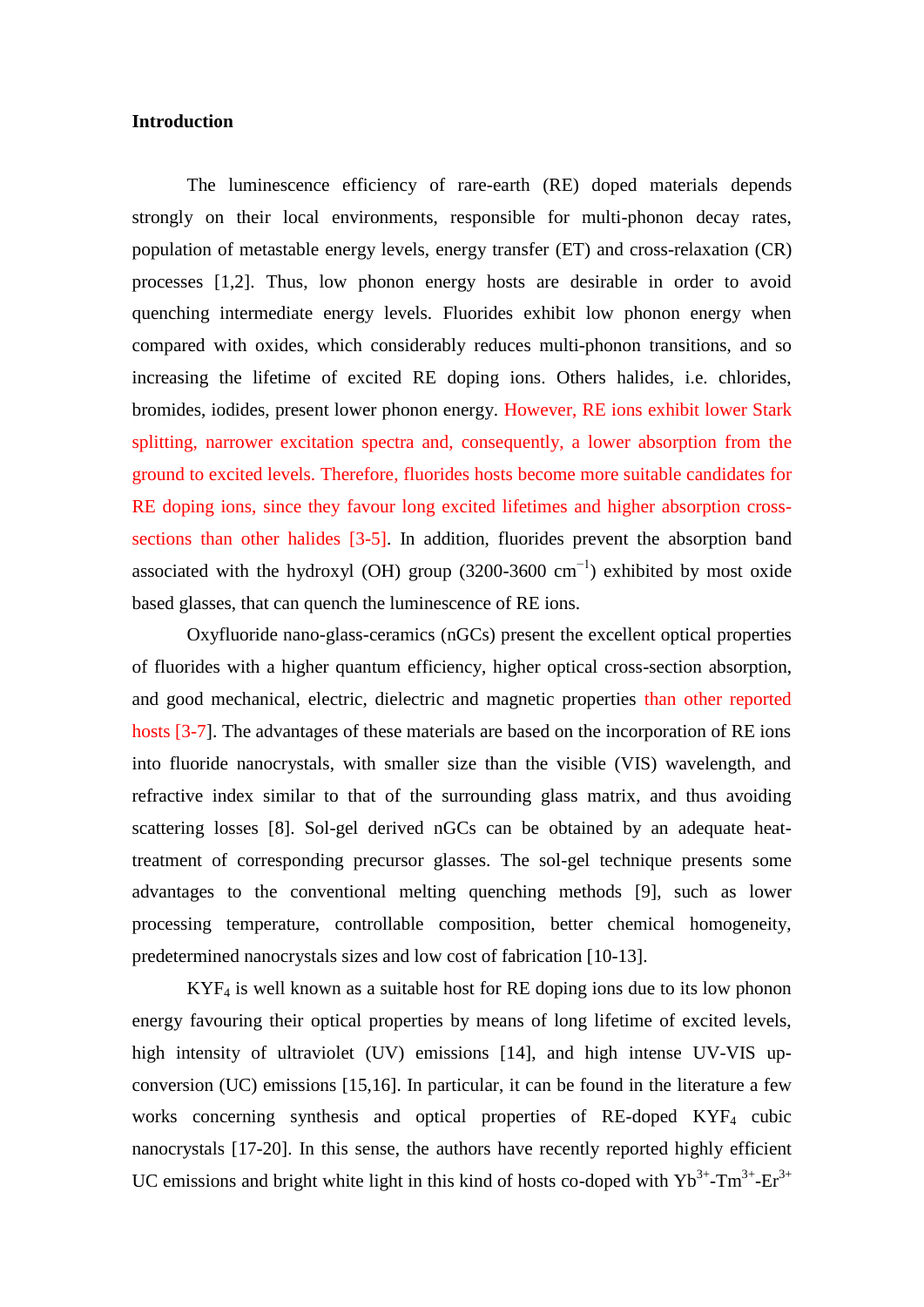[21], providing a remarkable higher efficiency in comparison with other fluoride hosts like NaYF<sub>4</sub> [22] and YF<sub>3</sub> [23]. The efficiency of emissions of lanthanide ions in this environment is favoured because they can occupy similar ionic radius  $Y^{3+}$  sites without need of charge compensation, increasing the solubility which is highly beneficial in down-conversion and UC processes.

 $Tb^{3+}$  presents a weak absorption cross-section in the UV and blue range, due to transitions 4f-4f are forbidden by the Laporte selection rule, only affected by a weak perturbation caused by the crystal field. On the contrary,  $Ce^{3+}$  ions present a large UV absorption cross-section due to the allowed 5d-4f electron transitions, and also a broad UV-blue emission band. Since this emission band overlaps with the absorption band of  $Tb^{3+}$ , it is possible to obtain blue and green emissions corresponding to 5d-4f transitions of  $Ce^{3+}$  and 4f-4f transitions of Tb<sup>3+</sup>, respectively, under near UV excitation of 5d level of  $Ce^{3+}$  [24-32]. This down-shifting process is particularly interesting in photovoltaic applications by converting near UV solar radiation into VIS light where silicon solar cells work more efficiently and also in near-UV chips for white light emitting diodes (WLEDs).

 $Tb^{3+}$ -Yb<sup>3+</sup> co-doped systems where NIR radiation can be obtained from UV or VIS light, by means of cooperative down-conversion by ET from  $Tb^{3+}$  to  $Yb^{3+}$  ions, can be found in the literature [33-35], since the energy of the transition  ${}^5D_4 \rightarrow {}^7F_6$  of Tb<sup>3+</sup> is approximately twice the energy of the transition  ${}^{2}F_{7/2} \rightarrow {}^{2}F_{5/2}$  of Yb<sup>3+</sup>. On the other side, the excited levels of  $Tb^{3+}$  can be populated at room temperature mainly through the UC process known as cooperative sensitization by means of ET from  $Yb^{3+}$  [36]. Thus, it has been recently obtained intense UC emissions in  $SrF<sub>2</sub>$  nanocrystals [37], in fluorogermanate glass-ceramics [38] and in aluminum silicate glass [39]. Additionally, the possibility of an excited state absorption (ESA) process, following the ET from  $Yb^{3+}$ ions, yielding to UC emissions of  $\text{Tb}^{3+}$  coming from  ${}^5\text{D}_3$  level, has been reported. However, there is a lack of investigation on these RE-doped  $KYF<sub>4</sub>$  nGCs.

In this work, we investigate the luminescence properties and ET processes from  $Ce^{3+}$  to Tb<sup>3+</sup> in cubic KYF<sub>4</sub> nGCs, as well as cooperative UC luminescence in  $Ce^{3+}$ - $Tb^{3+}$ -Yb<sup>3+</sup>, as an efficient dual-mode excitation pathway for  $Tb^{3+}$  blue-green emissions for potential applications in silicon solar cells and WLEDs.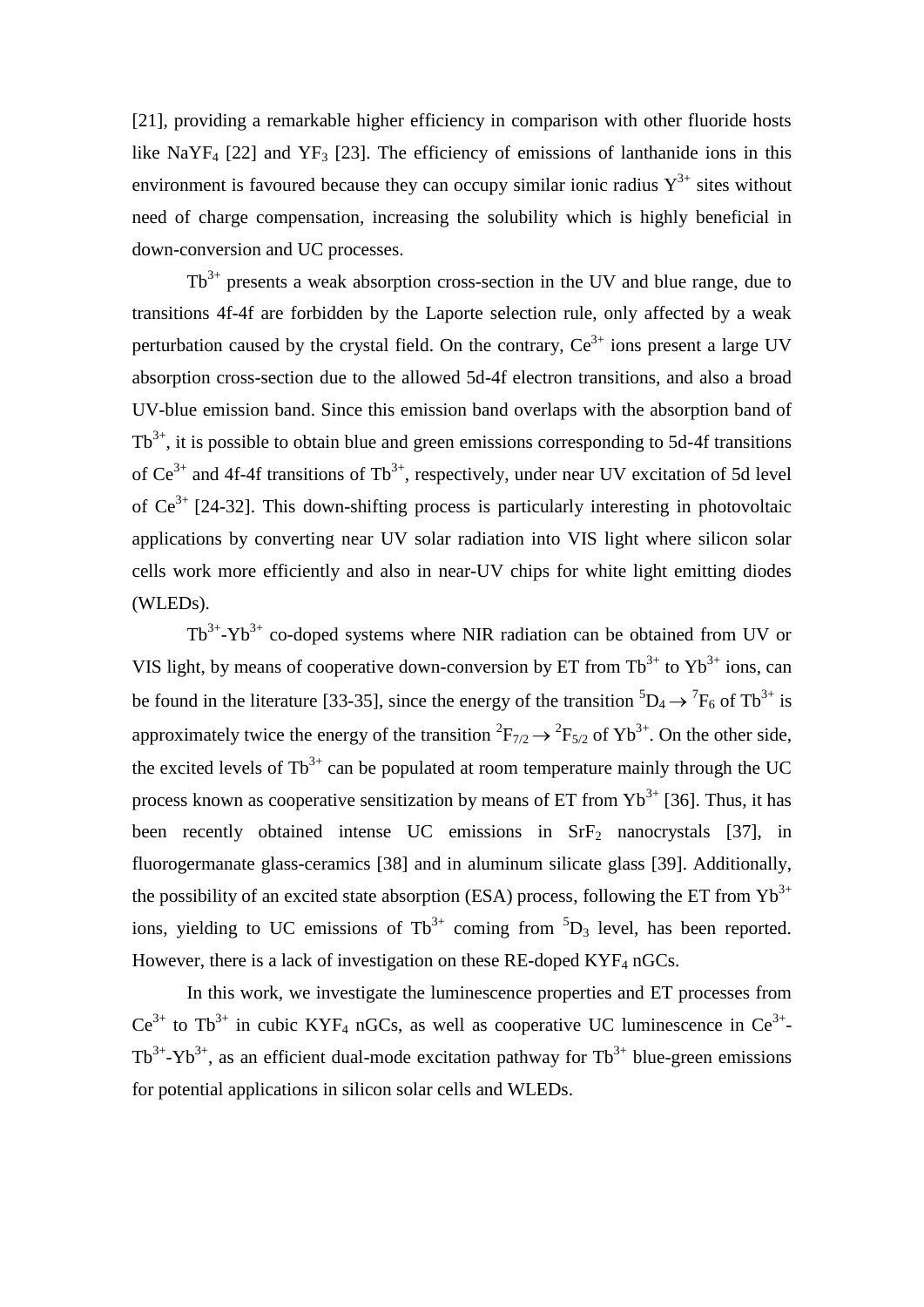#### **Experimental**

Silica glasses have been prepared by sol-gel method, as described in ref. [22], with following compositions:  $95SiO_2-5KYF_4$  doped with  $xCe^{3+}$  where  $x = 0.1, 0.3$  and 0.6, co-doped with  $0.3Ce^{3+}$ -yTb<sup>3+</sup> where y = 0.1, 0.3, 0.5 and 1.0 and triply-doped with  $0.3Ce^{3+}-0.5Tb^{3+}-zYb^{3+}$  where  $z = 0.5$  and 1.0 (mol %). Tetraethoxysilane (TEOS)  $Si(OCH<sub>2</sub>CH<sub>3</sub>)<sub>4</sub>$ , used as a source of  $SiO<sub>2</sub>$ , was hydrolyzed for 1 h at room temperature with a mixed solution of ethanol and deionised  $H_2O$ , using acetic acid as a catalyst. The molar ratio of TEOS:ethanol:H<sub>2</sub>O:CH<sub>3</sub>COOH was 1:4:10:0.5. As sources of Y and K,  $Y(CH_3COO)_3 \cdot xH_2O$  and  $KCH_3COO$  were used. The required quantities of  $Y(CH_3COO)_3 \cdot xH_2O$ ,  $KCH_3COO$ ,  $Ce(CH_3COO)_3 \cdot xH_2O$ ,  $Tb(CH_3COO)_3 \cdot xH_2O$  and  $Yb(CH_3COO)_3 \cdot xH_2O$  were dissolved in a CF<sub>3</sub>COOH and H<sub>2</sub>O solution, which was slowly mixed with the initial solution. The molar ratio of  $K^+$ , RE  $(Y^{3+}$ , Ce<sup>3+</sup>, Tb<sup>3+</sup>, Yb<sup>3+</sup>) ions to  $CF_3COOH$  was 1:1:4. In order to obtain a homogeneous solution, the resultant one was stirred vigorously for 1 h at room temperature. A highly transparent gel was obtained by leaving the resultant homogeneous solution in a sealed container at 35 ºC for several days. Then, the gels were dried by a slow evaporation of the residual water and solvent. Finally, these sol-gel glasses were heat-treated in air at 650 °C in order to achieve a controlled precipitation of KYF<sup>4</sup> nanocrystals, giving rise to transparent nGCs. Moreover,  $0.1Tb^{3+}$  single-doped nGC has been also prepared for comparison purposes.

X-ray powder diffraction (XRD) patterns of the samples were recorded with a Philips X'Pert Pro diffractometer equipped with a primary monochromator, Cu  $K_{\alpha 12}$ radiation, and an X'Celerator detector. The XRD patterns were collected with a step of 0.016 $\degree$  in the 20 angular range from 15 to 80 $\degree$  and an acquisition time of 2 h. Furthermore, the patterns were corrected by using  $LaB<sub>6</sub>$ .

Luminescence measurements were obtained by exciting the samples with light from a 75 W Xe arc lamp passed through a 0.2 m monochromator (PTI spectrometer controlled by Felix32 software) and detecting with a 0.2 m monochromator with a R928 photomultiplier. Moreover, UC measurements were carried out with a 980 nm laser diode with pump power up to 250 mW, focused with a 50 mm lens, and detected through a 0.2 m monochromator equipped with a R928 photomultiplier. All spectra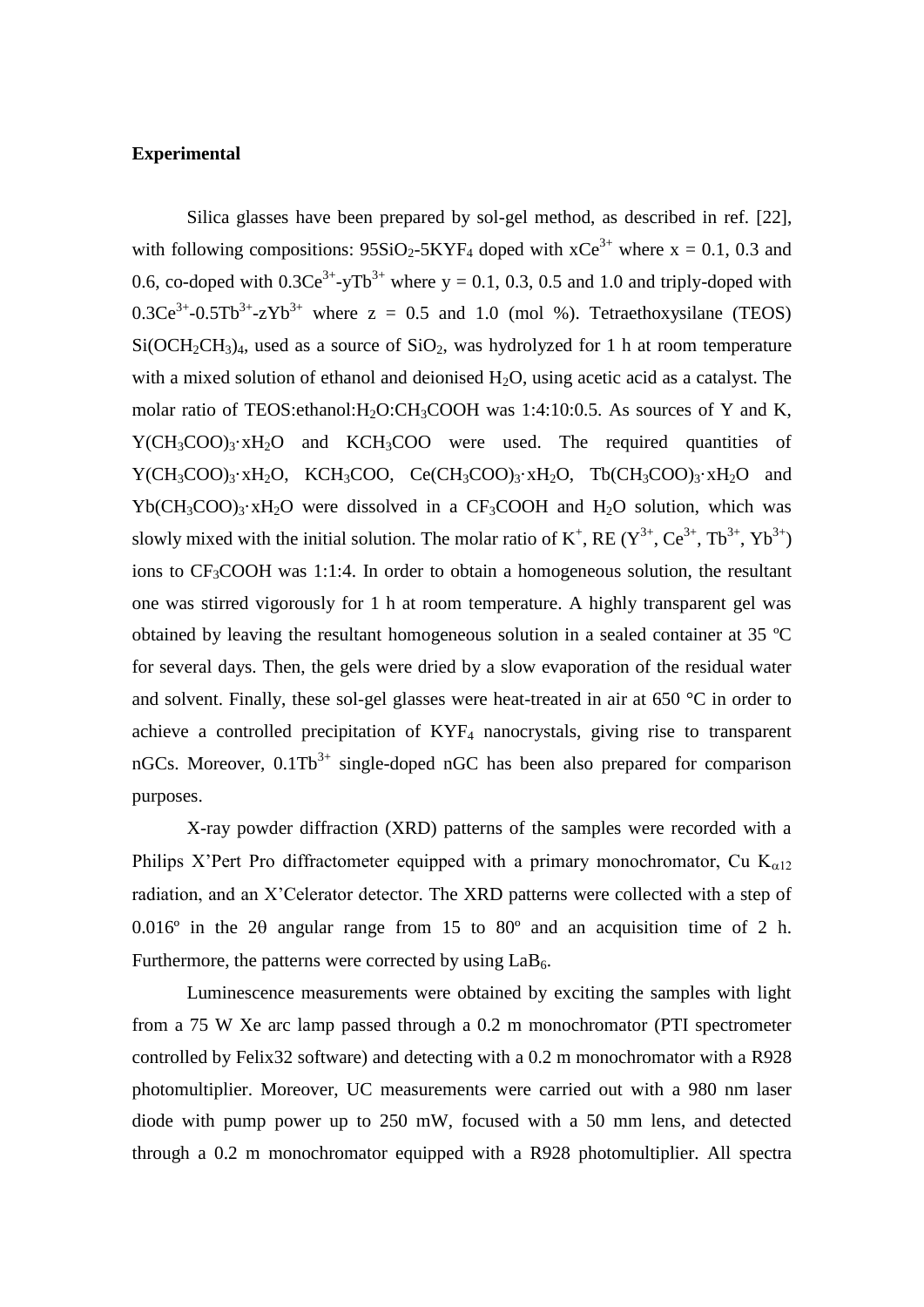were collected at room temperature and corrected by the instrumental response. CCD digital camera was used to take color pictures of luminescence emitted by the samples.

#### **Results and Discussion**

Structural characterization was carried out in terms of XRD. Thus, Fig.1 shows the XRD patterns of a precursor glass with composition  $95SiO<sub>2</sub>-5KYF<sub>4</sub>$  triply-doped with 0.3  $Ce^{3+}-0.5 Tb^{3+}-0.5Yb^{3+}$  (mol%) along with the corresponding nGC treated at 650 ºC. In the precursor sol-gel glass, only a broad band characteristic of an amorphous state is observed. However in the heat-treated sample, different diffraction peaks can be clearly distinguished located at 26.8, 30.7, 44.6 and 52.8º, which correspond to the precipitation of KYF<sup>4</sup> nanocrystals in the cubic phase (fluorite structures, space group *Fm-3m*) [17-20], no second crystalline phase was detected, in agreement with results reported in literature by H. Schäfer et al [20]. By using the Scherrer equation on the most intense peak (111) at 26.8º, radius around 7 nm is obtained. Similar XRD pattterns for the nGCs single doped with 0.3  $Ce^{3+}$  and co-doped with 0.3  $Ce^{3+}$ -0.5 Tb<sup>3+</sup> were performed yielding similar nanocrystal radii. Transmission electron microscopy images of KYF<sup>4</sup> based-nano-glass-ceramics with similar composition have been already published by the authors  $[40]$  confirming the precipitation of  $KYF<sub>4</sub>$  nanoparticles, homogeneously dispersed in amorphous silica host matrix.

Excitation and emission spectra of  $xCe^{3+}$  doped nGCs with increasing concentration  $(x = 0.1, 0.3, 0.6 \text{ mol } \%)$  are presented in Fig.2. The excitation spectra, obtained monitoring at the maximum of the corresponding emission bands for each concentration of  $Ce^{3+}$  ions, show that the intensity of the UV excitation band enhances when increasing the concentration of  $Ce^{3+}$  from 0.1 to 0.3 (mol %), while it is remarkably quenched for the  $0.6 \text{ Ce}^{3+}$  sample. Moreover, the maximum of the excitation bands is shifted to longer wavelengths when increasing the concentration of  $Ce^{3+}$ . On the other hand, the maximum of the emission spectra also presents a Stokes shifting when increasing the concentration of  $Ce^{3+}$ , maybe due in part to the fact that the allowed transition 4f-5d is sensitive to the environment and therefore experiment a higher crystal field [25,41] or to self-absorption concentration effects [42]. The emission spectra show an asymmetric band, with a single maximum which varies from 355 to 395 nm, which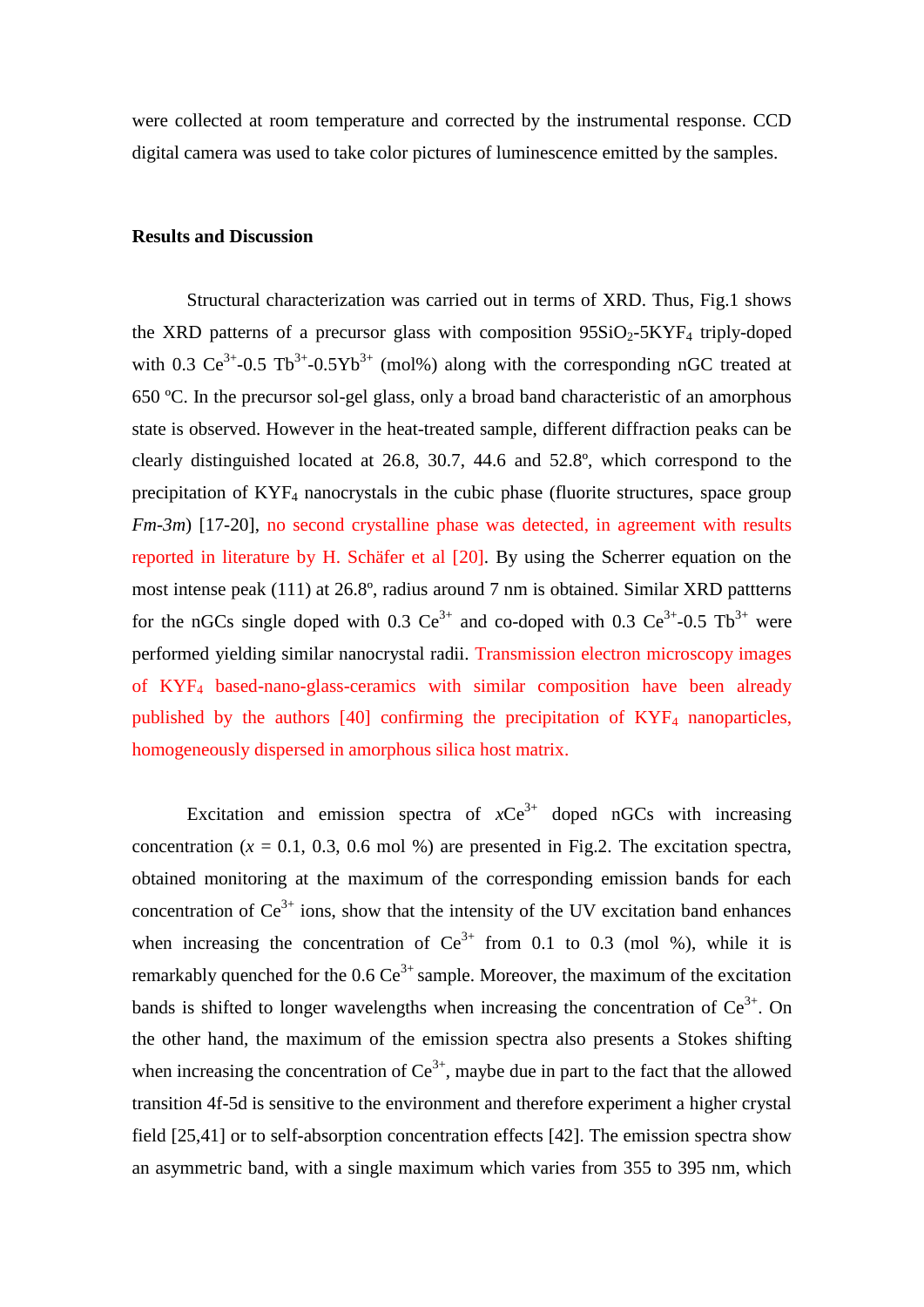could be related to overlap of multiple luminescent centers. It is clearly shown that the emission spectrum corresponding to a concentration of  $0.3Ce^{3+}$  (mol %) exhibits the best overlapping with the excitation band of single  $Tb^{3+}$  doped nGCs, also shown in Fig.2. Thus, ET from  $Ce^{3+}$  to Tb<sup>3+</sup> in co-doped nGCs could be optimized by using this concentration of  $Ce^{3+}$  due to the maximum of its emission band matches well with the excitation peaks of  $Tb^{3+}$  ions from 340 to 380 nm.

Figure 3 shows the emission spectra of  $0.3Ce^{3+}$ - $xTb^{3+}$  (mol %) co-doped nGCs  $(x = 0.1, 0.3, 0.5, 1.0)$ , exciting at the maximum of the UV  $Ce^{3+}$  excitation bands. Emissions have been labelled according to the energy level diagrams of  $Ce^{3+}$ ,  $Tb^{3+}$  and  $Yb^{3+}$  ions shown in Fig.4. These emission spectra exhibit a shifting of the broad emission band of  $Ce^{3+}$  ions to lower wavelengths when increasing the concentration of  $Tb^{3+}$ . This can be related to the absorption contribution due to the overlapping of  $Tb^{3+}$ ions excitation peaks, corresponding to their electronic transitions depicted in the energy level diagram in Fig. 4. This absorption is obviously increased with  $Tb^{3+}$ concentration, yielding to the diminishment of the intensity of the corresponding long wavelength side of the  $Ce^{3+}$  emission, and therefore, to this apparent blue-shift of the maximum to lower wavelengths. These spectra also displays stronger emissions of  $\text{Tb}^{3+}$ in comparison with the broad emission band of  $Ce^{3+}$  when increasing the concentration of Tb<sup>3+</sup>, indicating a more efficient ET process from  $Ce^{3+}$  to Tb<sup>3+</sup>. These strong emissions, even for the lowest concentration of  $Ce^{3+}$ , (as it can be seen in the inset of Fig.3) indicate that  $Ce^{3+}$  is an excellent sensitizer for  $Tb^{3+}$  when both ions are co-doping a nGCs comprising KYF<sub>4</sub> nanocrystals. Further, the presence of high energy  ${}^{5}D_{3}$ emissions of  $\text{Tb}^{3+}$  can be attributed to low CR processes between  $\text{Tb}^{3+}$  ions even at high concentrations. Additionally, these high energy emissions of  $Tb^{3+}$  may also be favoured by the low phonon energy of KYF4, that avoids multiphonon relaxation processes, see energy level diagram in Fig.4.

Fig. 3 also presents an excitation spectrum of the  $0.3Ce^{3+}$ -  $0.5Tb^{3+}$  co-doped nGCs monitoring at the maximum emission peak of  $Tb^{3+}$  located at 543 nm, showing an intense excitation band in the UV attributed to the transition  $4f^8 \rightarrow 4f^7 5d$  of Ce<sup>3+</sup> ions, along with direct weaker excitation peaks of  $Tb^{3+}$  ions, confirming a very efficient ET from  $Ce^{3+}$  to Tb<sup>3+</sup>. Moreover, a similar UV excitation band is observed when detecting at the maximum of the  $Ce^{3+}$  emission band (not shown in Fig.3), similar to the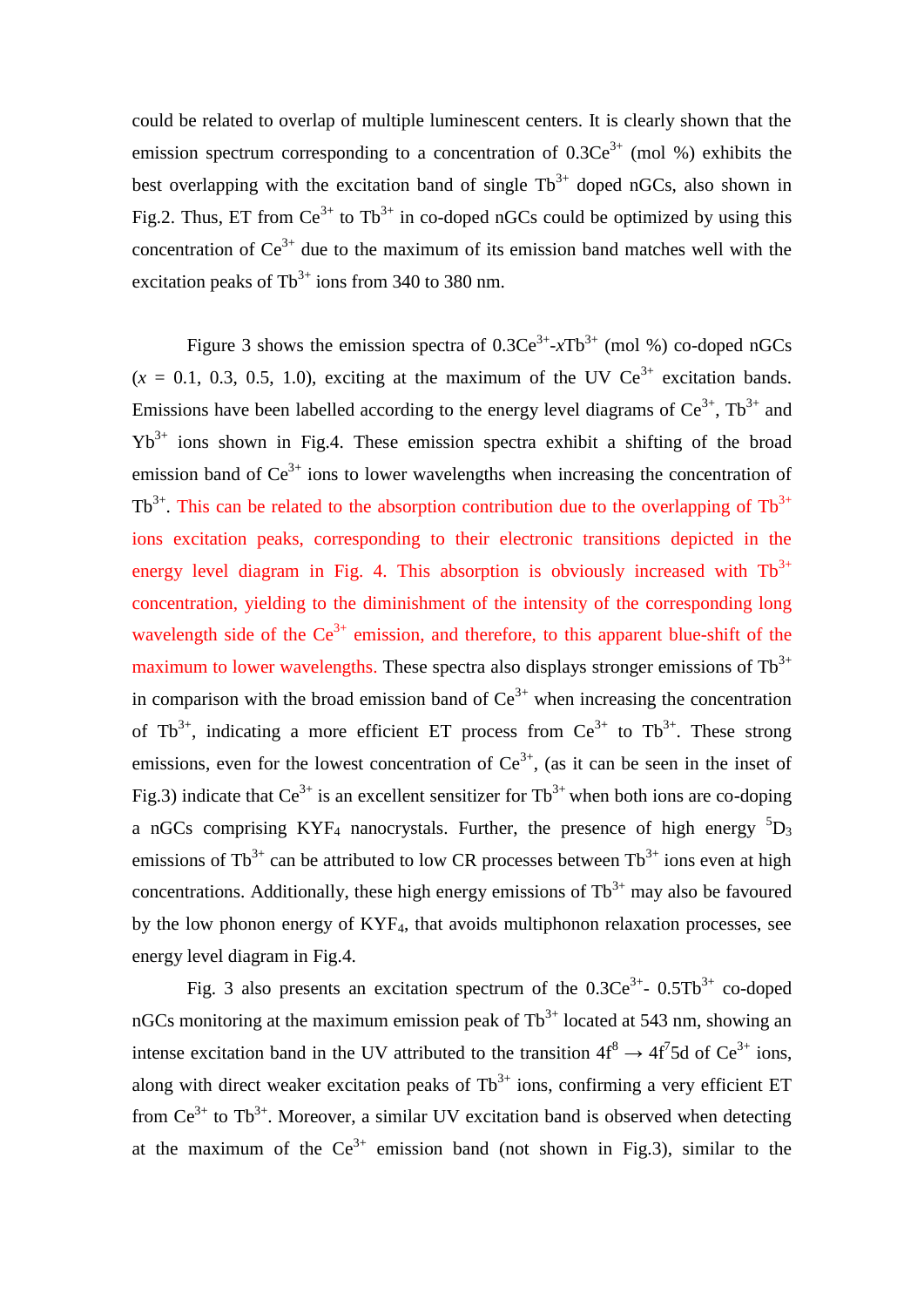previously depicted for  $0.3Ce^{3+}$  single-doped nGCs in Fig.2, confirming the  $Ce^{3+}$ related origin of this UV band.

 The color coordinates corresponding to the total VIS emissions of these spectra are shown in the CIE diagram in Fig. 5. It can be observed that the nGCs singledoped with  $Ce^{3+}$  emits only in the blue, corresponding to its transition 5d  $\rightarrow$  4f. On the other hand, in the co-doped nGCs, the ET from  $Ce^{3+}$  to Tb<sup>3+</sup> involves a progressive shifting of the color emission mainly to the greenish, when exciting  $Ce^{3+}$  ions at the UV band and increasing the concentration of Tb<sup>3+</sup>, mainly due to its intense emission  ${}^5D_4 \rightarrow$  $\mathrm{^{7}F_{5}}$ .

Fig. 6 presents emission spectra of  $0.3Ce^{3+}-0.5Tb^{3+}$  co-doped nGCs, showing a shift to longer wavelengths of the broad emission of  $Ce^{3+}$  ions, along with a broadening of the emission peaks of  $Tb^{3+}$  ions, with increasing excitation wavelength, as it can be observed in the figure. These features suggest an ET from  $Ce^{3+}$  to  $Tb^{3+}$  ions in different environments: mainly inner  $KYF_4$  nanocrystals sites and at the near-surfaces, as it will be discussed next. Moreover, a detailed study of the two components of the  ${}^5D_4 \rightarrow {}^7F_5$ transition of  $Tb^{3+}$  ions can be also related with different environments for  $RE^{3+}$  ions. Thus, by exciting at the maximum of the UV  $Ce^{3+}$  excitation band, at 290 nm, the green main emission presents only one component centered at 543 nm that is also observed in the up-conversion spectra that will be analyzed next. Whereas, when exciting at higher wavelengths, i.e. 320 nm, two components clearly appear at 543 and 550 nm, that can be related with the presence of  $\text{Tb}^{3+}$  ions near or in the SiO<sub>2</sub>-KYF<sub>4</sub> interface. These two components also appear in the typical emission spectrum of a  $SiO_2: Tb^{3+}$  sol-gel glass, see right inset of Fig.6, supporting this assumption.

Moreover, it should be noticed their corresponding color coordinates in the CIE diagram, see left inset in Fig.6, allowing the possibility of tuning the overall emitting color, from greenish to bluish part, as a function of different excitation wavelengths in the UV range, yielding a wide color gamut that would satisfy technological requirements for WLEDs applications.

On the other hand, the normalized emission spectra corresponding to a  $0.3Ce^{3+}$ single-doped nGCs exciting at different wavelengths along the UV  $Ce^{3+}$  excitation band, are also presented in Fig.6. It can be noticed a shift to longer wavelengths of the emission band of  $Ce^{3+}$  as a function of the excitation wavelength, from 290 to 320 nm, similar to the observed behaviour for the  $Ce^{3+}-Tb^{3+}$  co-doped samples, as was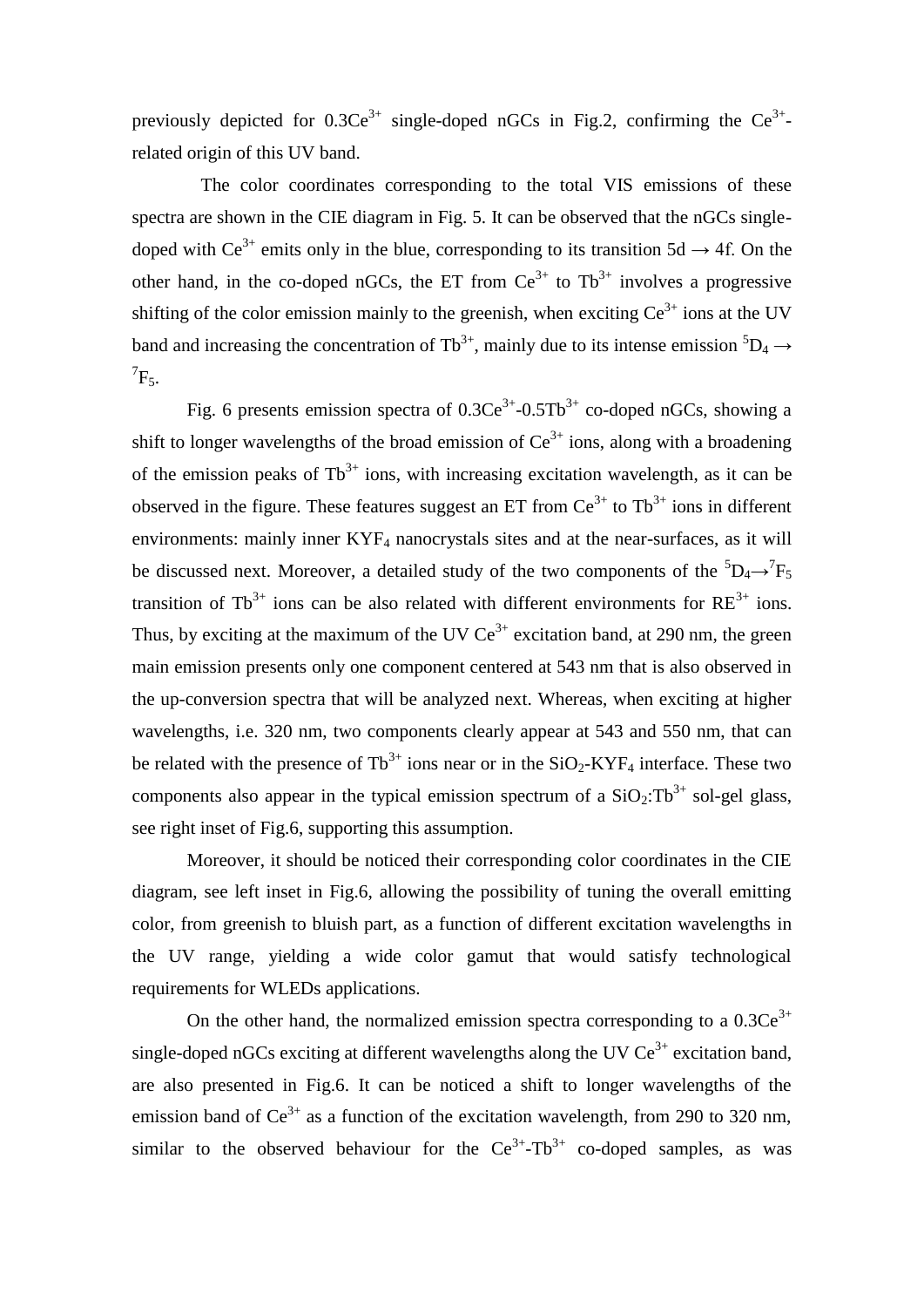previously discussed, confirming the existence of different environments for  $RE^{3+}$  ions, inside or near the  $KYF<sub>4</sub>$  nanocrystals [43].

Moreover, to discern between these different environments, time-resolved photoluminescence measurements were carried out. In particular, the evolution of the luminescent decay from the  ${}^{5}D_4$  level of Tb<sup>3+</sup> ions was measured selecting the excitation and detection wavelengths, which correspond to different sites previously observed. Thus, Fig.7 shows luminescence decays for  $0.3Ce^{3+}$ - $0.5Tb^{3+}$  co-doped nGCs, exciting at 290 nm and monitoring the 543 nm emission (corresponding to a nanocrystalline  $KYF<sub>4</sub>$ ) environment and exciting at 320 nm and monitoring the 550 nm emission (corresponding to near to the  $KYF<sub>4</sub>$  nanoparticle surface site). The increase of decay time from 3.0 to 4.3 ms is obtained when going from interface  $SiO_2$ -KYF<sub>4</sub> to those Tb<sup>3+</sup> ions partitioned into KYF<sub>4</sub> nanocrystals. Besides, a shorter decay time of 2.5 ms for  ${}^{5}D_4$ level of Tb<sup>3+</sup> ions in a SiO<sub>2</sub> glass doped with Tb<sup>3+</sup> previously published by the authors [44], supports the assumption of the interface environment with slightly longer decay time.

Fig. 8 presents the luminescence features of the  $Ce^{3+}-Tb^{3+}-Yb^{3+}$  triply-doped nGCs. UC emission spectra of  $0.3Ce^{3+}-0.5Tb^{3+}-xYb^{3+}$  (mol %) nGCs, where  $x = 0.5$  and 1.0, under 980 nm excitation, point out to cooperative UC processes by ET from  $Yb^{3+}$  to  $Tb^{3+}$  ions, as indicated in the energy level diagram in Fig. 4. It should be noticed that increasing the concentration of  $Yb^{3+}$  causes, on one hand, an enhancement of the absorption of the NIR pumping photons and, on the other hand, favours cooperative UC processes among  $Yb^{3+}$  pairs. Moreover, these spectra show intense UC emissions coming from  ${}^{5}D_3$  level, which is probably populated by ESA/ET from  ${}^{5}D_4$  level [45]. These high energy emissions from  ${}^{5}D_3$  are favoured with increasing the Yb<sup>3+</sup> concentration as can be clearly seen in the Fig.8. Moreover, the emission spectrum of the nGCs triply-doped with  $0.3Ce^{3+}-0.5Tb^{3+}-0.5Yb^{3+}$  (mol %) exciting at the  $Ce^{3+}$  UV band is also presented in Fig. 8, showing similar features to the  $0.3Ce^{3+}$ - $0.5Tb^{3+}$  codoped nGCs and moreover, main  $\text{fb}^{3+}$  emissions from  ${}^5\text{D}_4$  level show similar features to the corresponding ones appearing in the UC emission spectra presented above. Therefore, as conclusion, the main  $Tb^{3+}$  emissions in these  $Ce^{3+}Tb^{3+}Yb^{3+}$  triply-doped nGCs can be excited in a dual-wavelength mode with potential applications in enhanced response silicon solar cells and WLEDs.

# **Conclusions**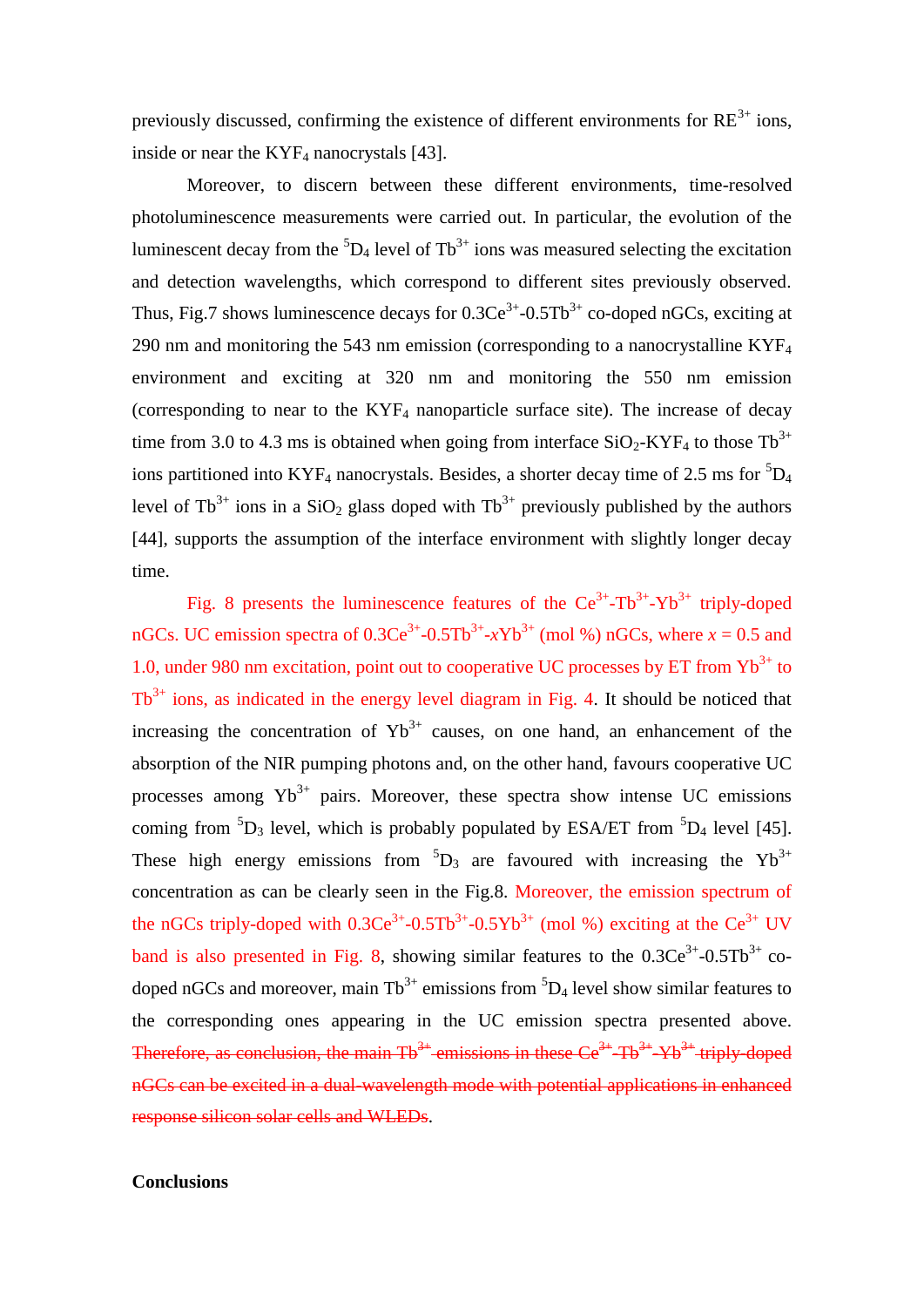Sol-gel derived transparent nGCs containing cubic  $KYF<sub>4</sub>$  nanocrystals have been successfully synthesized and characterized by XRD patterns. ET processes from  $Ce^{3+}$  to  $Tb^{3+}$  ions under UV excitation, vielding blue-green emissions, were studied as a function of different doping concentration and excitation wavelengths, by analysing luminescence spectra. Besides, cooperative up-conversion processes also give rise to efficient blue-green emissions of  $\text{Tb}^{3+}$  ions under NIR. Therefore, dual-wavelength excitation, i.e, both under NIR and UV pump, has been achieved in the  $Ce^{3+}$ -Tb<sup>3+</sup>-Yb<sup>3+</sup> triply-doped nGCs, giving rise to these  $Tb^{3+}$  ions visible emissions, which can be useful for increasing the spectral response of silicon photovoltaic cells and also in the WLEDs research field.

# **Acknowledgments**

The authors would like to thank Fundación CajaCanarias (NAFOWLEDs) and Ministerio de Ciencia y Tecnología of Spain Government (MAT2009-12079) for financial support.

## **References**

[1] C.K. Jorgensen, R. Reisfeld, Top. Curr. Chem. 147 (1982).

[2] R. Reisfeld, C.K. Jorgensen, Handbook on the Physics and Chemistry of Rare Earths, North Holland, Amsterdam (1987).

[3] M. Shojiya, M. Takahashi, R. Kanno, Y. Kawamoto, K. Kadono, Appl. Phys. Lett. 67, 2453 (1995).

- [4] H. U. Gudel , M. Pollnau, J. Alloys Compd. 303, 307 (2000).
- [5] F. Wang, X. Liu, Chem. Soc. Rev. 38, 976 (2009).
- [6] H. Gleiter, Acta Mater. 48, 1 (2000).
- [7] C. Suryanarayana, B. Mater. Sci. 17, 307 (1994).
- [8] M. Mortier, A. Monteville, G. Patriarche, G. Maze, F. Auzel, Opt. Mater. 15, 255 (2001).
- [9] S. Fujihara, C. Mochizuki, T. Kimura, J. Non-Cryst. Solids 244, 267 (1999).
- [10] A. Biswas, G.S. Maciel, R. Kapoor, C.S. Friend, P.N. Prasad, Appl. Phys. Lett. 82, 2389 (2003).
- [11] S.J.L. Ribeiro, C.C. Araújo, L.A. Burno, R.R. Goncalves, Y. Messaddeq, J. Non-Cryst. Solids 348, 180 (2004).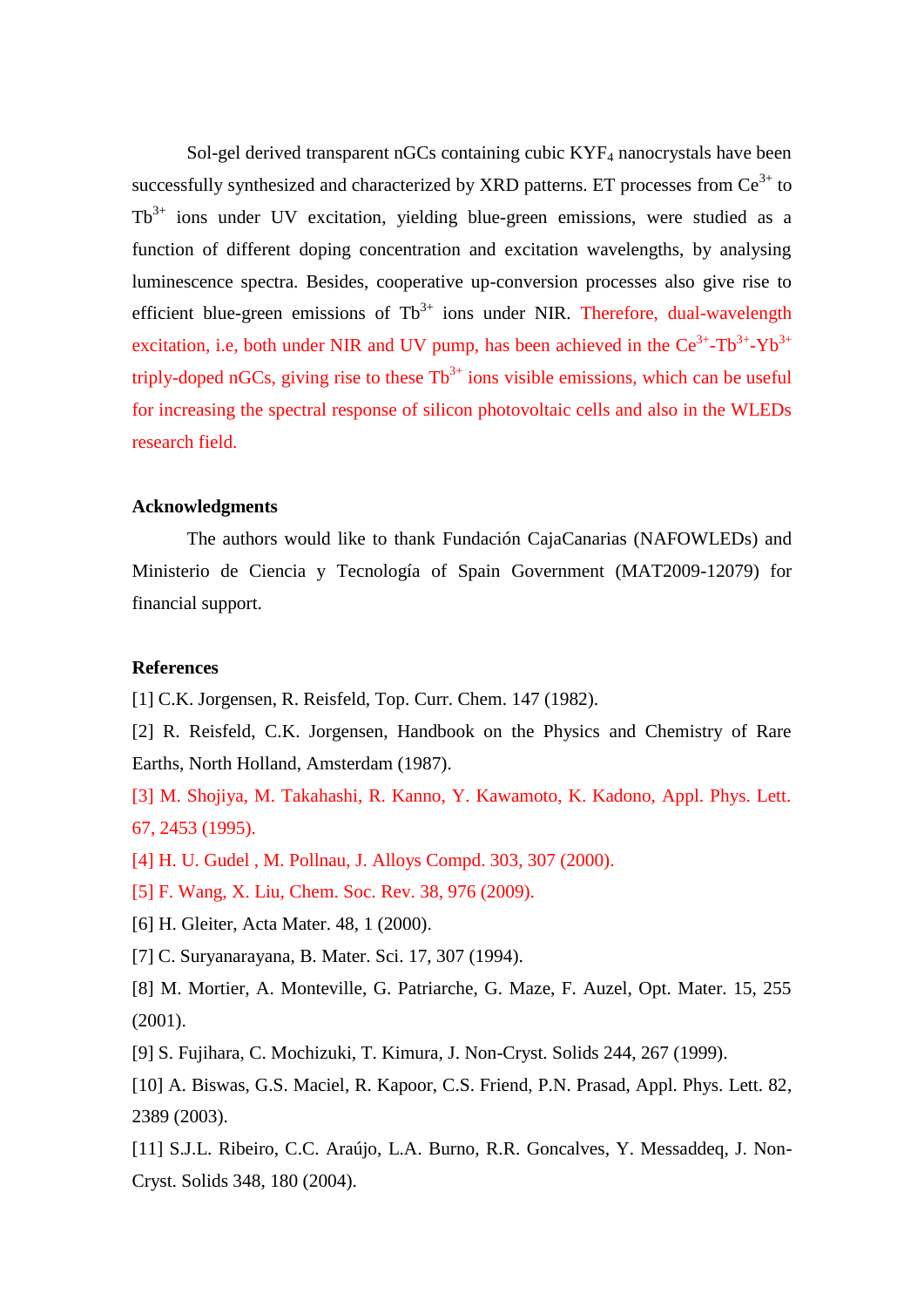[12] C.J. Brinker, G.W. Scherer, Sol-Gel Science: The Physics and Chemistry of Sol-Gel Processing, Academic, San Diego (1990).

[13] R. Morimo, K. Matae, Mater. Res. Bull. 24, 175 (1989).

[14] N.M. Khaidukov, M. Kirm, S.K. Lam, D. Lo, V.N. Makhov, G. Zimmerer, Opt. Commun. 184, 183 (2000).

[15] L. Bonelli, A. Toncelli, A.D. Lieto, M. Tonelli, J. Phys. Chem. Solids 68, 2381 (2007).

[16] T.R. Park, T.Y. Park, S.H. Youn, N.M. Khaidukov, J. Lumin. 106, 281 (2004).

[17] H. Schäfer, P. Ptacek, K. Hickmann, M. Prinz, M. Neumann, M. Haase, Russ. J. Inorg. Chem. 54, 1914 (2009).

[18] Y. Wang, Y. Liu, Q. Xiao, H. Zhu, R. Li, X. Chen, Nanoscale 3, 3164 (2011).

[19] Y.P. Du, Y.W. Zhang, L.D. Sun, C.H. Yan, Dalton Trans. 8574 (2009).

[20] H. Schäfer, P. Ptacek, O. Zerzouf, M. Haase, Adv. Funct. Mater. 18, 2913 (2008).

[21] J. Méndez-Ramos, A.C. Yanes, A. Santana-Alonso, J. del-Castillo, Chem. Phys. Lett. 555, 196 (2013).

[22] J. Méndez-Ramos, A.C. Yanes, A. Santana-Alonso, J. del-Castillo, V.D. Rodríguez, J. Nanosci. Nanotechno. 10, 1273 (2010).

[23] A.C. Yanes, A. Santana-Alonso, J. Méndez-Ramos, J. del-Castillo, V.D. Rodríguez, Adv. Funct. Mater. 21, 3136 (2011).

- [24] J. Sun, Y. Sun, J. Lai, Z. Xia, H. Du, J. Lumin. 132, 3048 (2012).
- [25] Q. Luo, X. Qiao, X. Fan, X. Zhang, J. Non-Cryst. Solids 356, 2875 (2010).
- [26] X.M. Zhang, W.L. Li, K.H. Jang, H.J. Seo, Curr. Appl. Phys. 12, 299 (2012).
- [27] B. Wang, L. Sun, H. Ju, Solid State Commun. 150, 1460 (2010).

[28] J. Zheng, C. Guo, X. Ding, Z. Ren, J. Bai, Curr. Appl. Phys. 12, 643 (2012).

[29] J.J. Velázquez, V.D. Rodríguez, A.C. Yanes, J. del-Castillo, J. Méndez-Ramos, Opt. Mater. 34, 1994 (2012).

[30] G. Li, S. Lana, L. Li, M. Li, W. Baoa, H. Zoua, X. Xub, S. Gana, J. Alloys Compd. 513, 145 (2012).

[31] K.G. Tshabalala, S.H. Cho, J.K. Park, S.S. Pitalea, I.M. Nagpure, R.E. Kroon, H.C. Swart, O.M. Ntwaeaborwa, Physica B 407, 1489 (2012).

[32] Y. Li, X. Wei, M. Yin, Y. Tao, Opt. Mater. 33, 1239 (2011).

[33] S. Ye, Y. Katayama, S. Tanabe, J. Non-Cryst. Solids 357, 2268 (2011).

- [34] S. Ye, B. Zhu, J. Chen, J. Luo, J. R. Qiu, Appl. Phys. Lett. 92, 141112 (2008).
- [35] Y. Wang, L. Xie, H. Zhang, J. Appl. Phys. 105, 023528 (2009).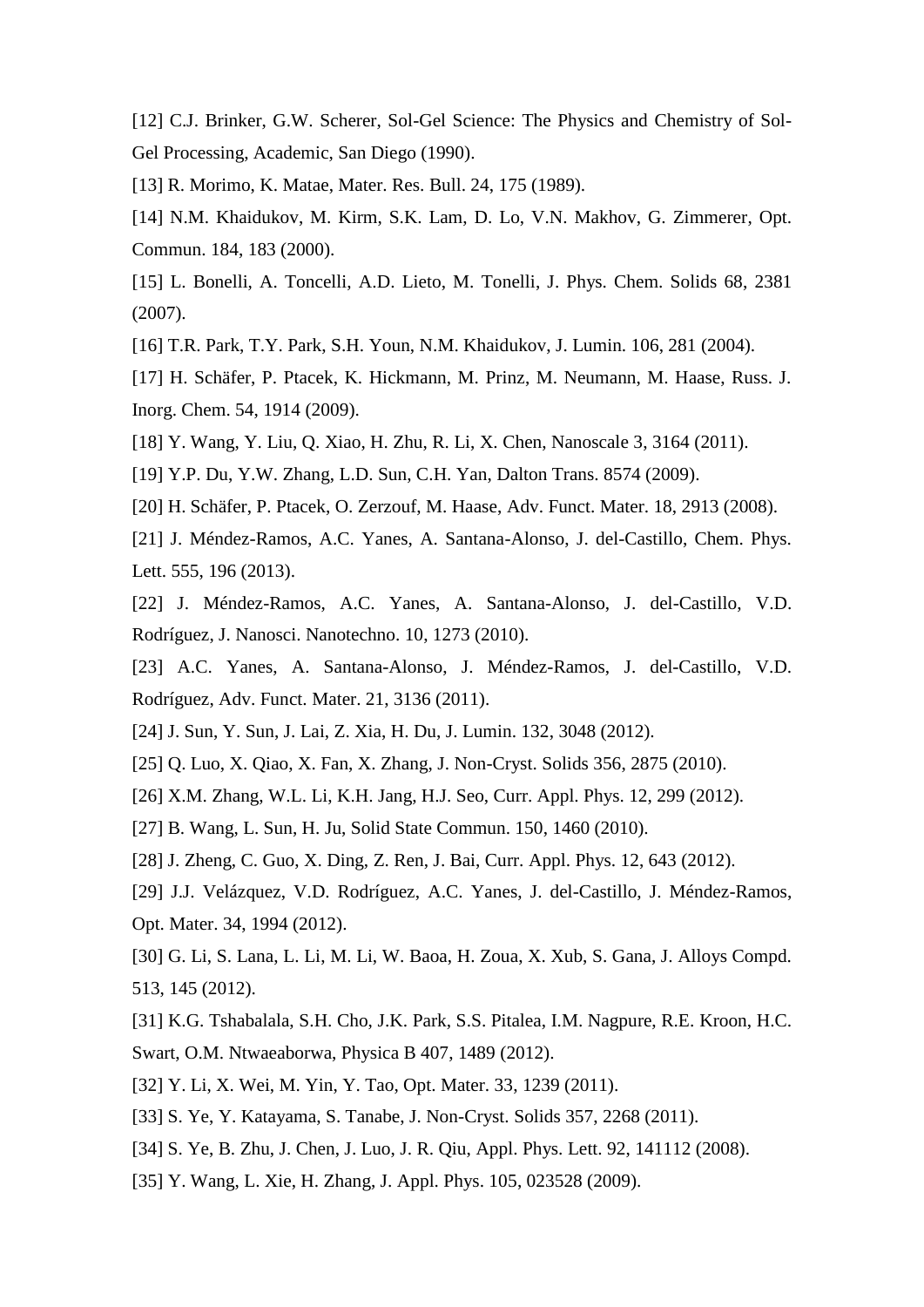- [36] G.M. Salleya, R. Valienteb, H.U. Guedela, J. Lumin. 94, 305 (2001).
- [37] X. Qiao, X. Fan, Z. Xue, X. Xu, Q. Luo, J. Lumin. 131, 2036 (2011).
- [38] A.S. Gouveia-Neto, L.A. Bueno, A.C.M. Afonso, J.F. Nascimento, E.B. Costa, Y. Messaddeq, S.J.L. Ribeiro, J. Non-Cryst. Solids 354, 509 (2008).
- [39] R.K. Verma, D.K. Rai, S.B. Rai, J. Alloys Compd. 509, 5591 (2011).
- [40] A.C. Yanes, A. Santana-Alonso, J. Méndez-Ramos, J. del-Castillo. Appl. Phys. B 113, 589 (2013).
- [41] P. Thiyagarajan, B. Tiwari, M. Kottaisamy, N. Rama, M.S. Ramachandra Rao, Appl. Phys. A 94, 607 (2009).
- [42] L. Fachun, B. Lijing, Y. Zhiping, L. Quanlin. J of Rare Earths 30, 851 (2012).
- [43] Y. Wang, Y. Liu, Q, Xiao, H. Zhu, R. Li, X. Chen, Nanoscale 3, 3164 (2011).
- [44] J.J. Velázquez, V.D. Rodríguez, A.C. Yanes, J. del-Castillo, J. Méndez-Ramos, J. Appl. Phys. 108, 1, (2010).
- [45] F. Xin, S. Zhao, G. Jia, L. Huang, D. Deng, H. Wang, S. Xu. Mat. Chem. Phys. 137, 177 (2013).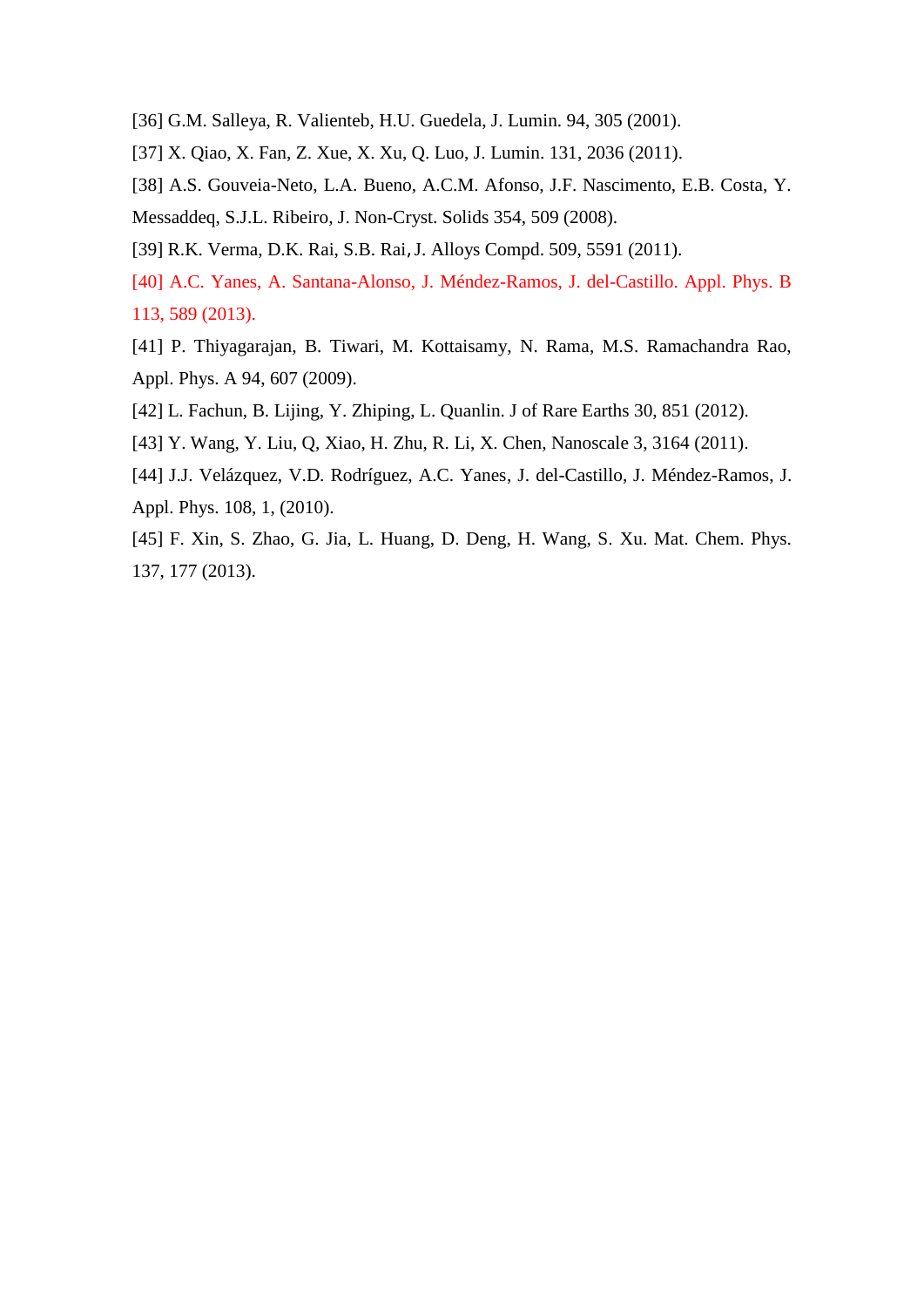#### **Figure captions**

**Fig.1.** XRD patterns of as-made sample and nGC heat treated at 650 °C triply doped with  $0.3Ce^{3+}-0.5Tb^{3+}-0.5Yb^{3+}$ .

**Fig. 2.** Excitation (solid) and emission (dash) spectra of  $xCe^{3+}$  single-doped nGCs, where  $x = 0.1$ , 0.3 and 0.6 (mol %), monitoring and exciting at the maximum of the corresponding bands, along with an excitation spectrum of  $0.1 \text{fb}^{3+}$  single-doped nGCs detecting at 543 nm.

**Fig. 3**. Emission spectra of  $0.3Ce^{3+}$ - $xTb^{3+}$  co-doped nGCs, where  $x = 0.1, 0.3, 0.5$  and 1.0 (mol %), exciting at the maximum of  $Ce^{3+}$  excitation band. Spectra are normalized at the maximum of the  ${}^5D_4 \rightarrow {}^7F_5$  transition of Tb<sup>3+</sup> ions. Excitation spectrum of 0.3Ce<sup>3+</sup>- $0.5$ Tb<sup>3+</sup> nGC monitoring at 543 nm. Inset shows emission spectrum of  $0.1Ce^{3+}-1.0$ Tb<sup>3+</sup> co-doped nGCs, exciting at the maximum of  $Ce^{3+}$  excitation band.

**Fig. 4.** Energy level diagrams of  $Ce^{3+}$ ,  $Tb^{3+}$  and  $Yb^{3+}$  ions.

Fig. 5. Color coordinates in the CIE standard chromaticity diagram of  $0.3Ce^{3+}$ -xTb<sup>3+</sup> co-doped nGCs, where  $x = 0, 0.1, 0.3, 0.5$  and 1.0 (mol %), under UV excitation at the maximum of the excitation band of  $Ce^{3+}$ , around 300 nm. Photographs of the different samples under UV excitation are also included.

**Fig. 6.** (a) Emission spectra of  $0.3Ce^{3+}-0.5Tb^{3+}$  (mol %) co-doped nGCs, exciting at indicated wavelengths and normalized at the maximum of the  ${}^{5}D_{4} \rightarrow {}^{7}F_{5}$  transition of  $Tb^{3+}$  ions. (b) Emission spectra of 0.3Ce<sup>3+</sup> single-doped nGCs (mol %), exciting at indicated wavelengths and normalized at the maximum. Right inset shows emission spectrum of a  $SiO<sub>2</sub>-4\%Tb<sup>3+</sup>$  sol-gel glass, exciting at 350 nm. Left inset presents CIE color coordinates of  $0.3Ce^{3+}$ - $0.5Tb^{3+}$  (mol %) nGCs, under different UV excitations.

Fig. 7. Time-resolved luminescence decay curves of  $nGCs$  co-doped with  $0.5Tb<sup>3+</sup>$ - $0.3Ce<sup>3+</sup>$  (mol %), exciting at 290 and monitoring at 543 nm emission (filled circle) and exciting at 320 and monitoring at 550 nm emission (opened square).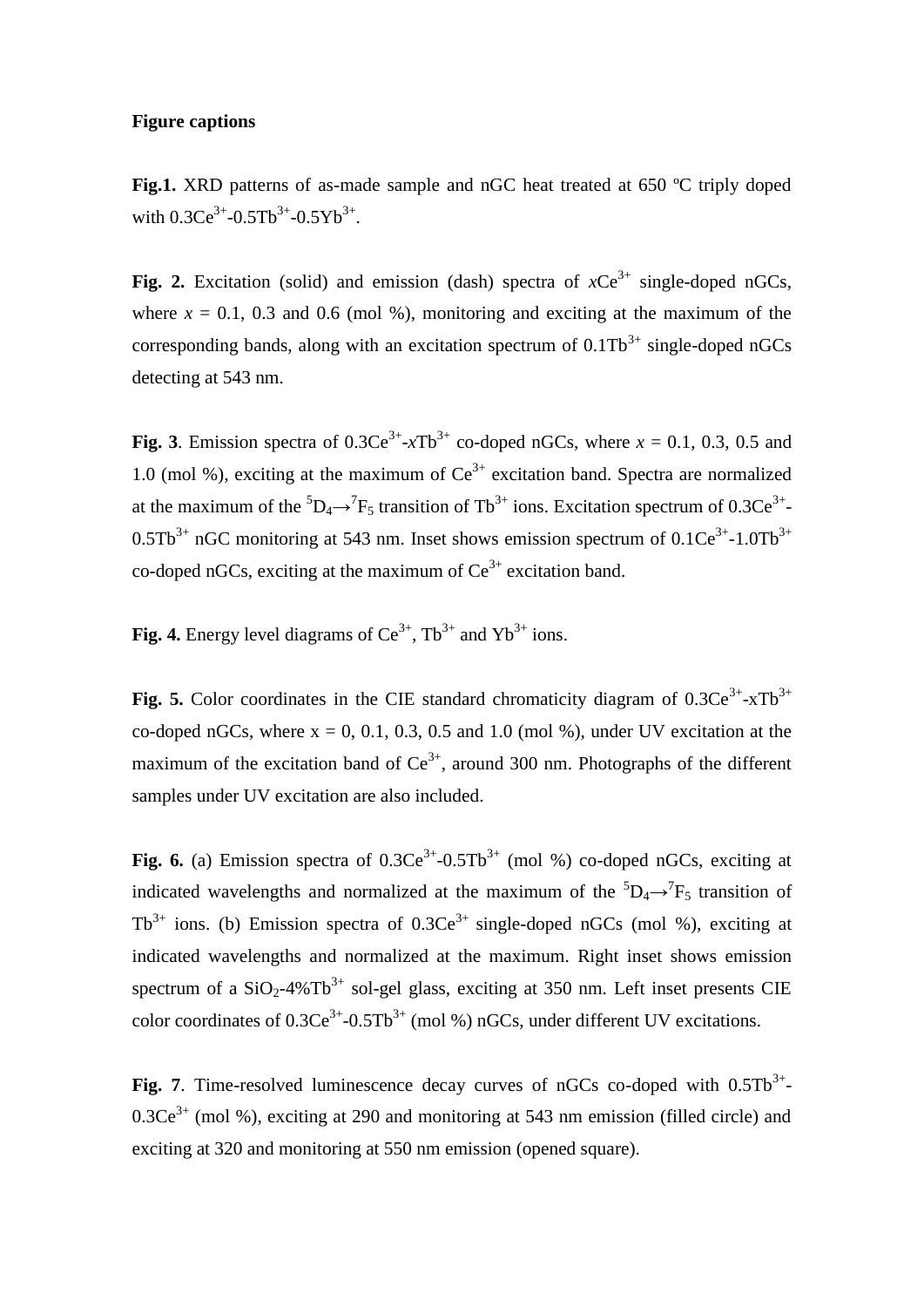**Fig. 8.** UC emission spectra of nGCs co-doped with  $0.3Ce^{3+}-0.5Tb^{3+}-xYb^{3+}$  (mol %), where  $x = 0.5$  and 1.0, under 980 nm excitation at 250 mW, along with direct emission spectrum of the  $0.3Ce^{3+}-0.5Tb^{3+}-0.5Yb^{3+}$  nGCs (mol %), exciting at the maximum of  $Ce^{3+}$  UV band.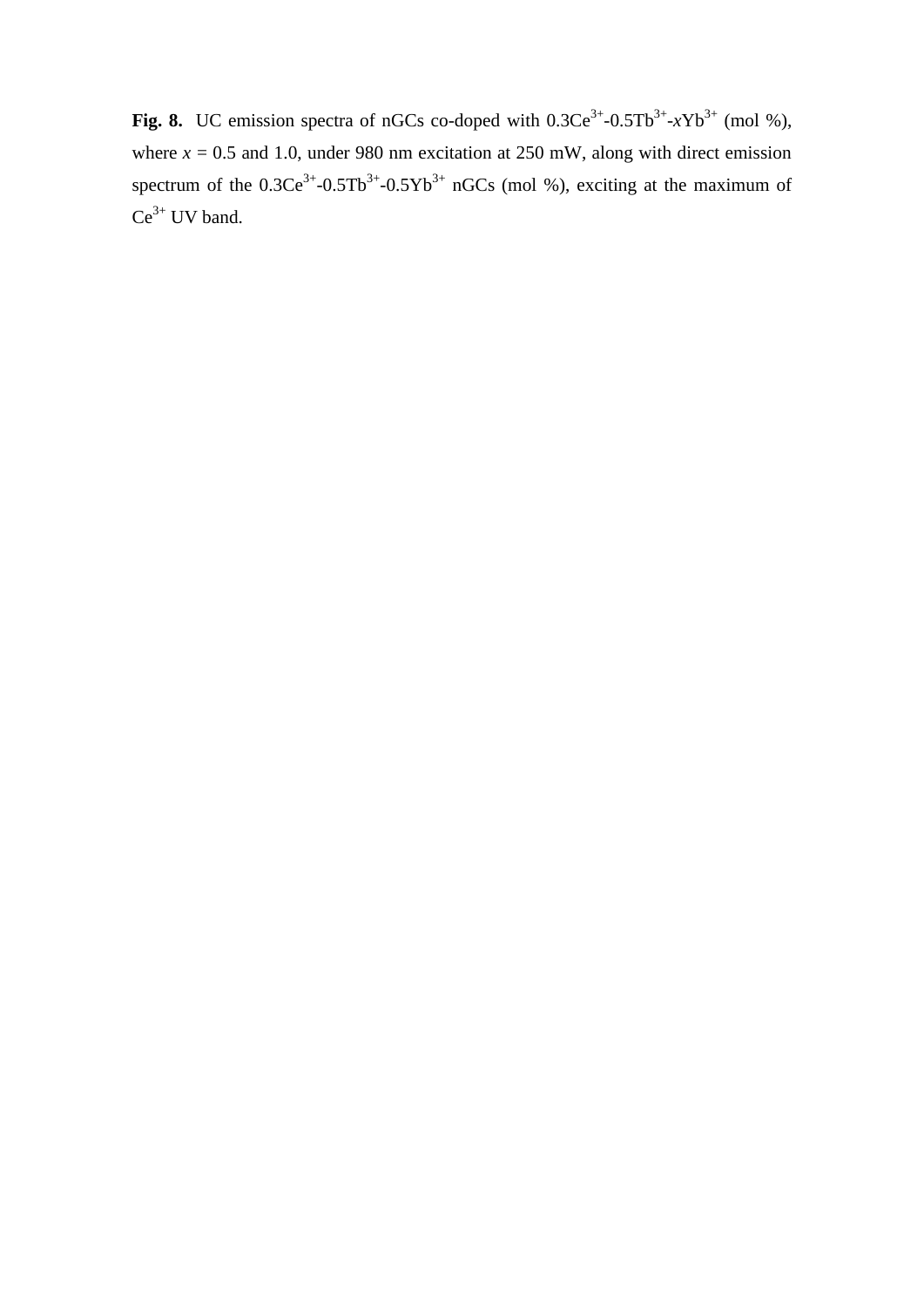

**Fig. 6.**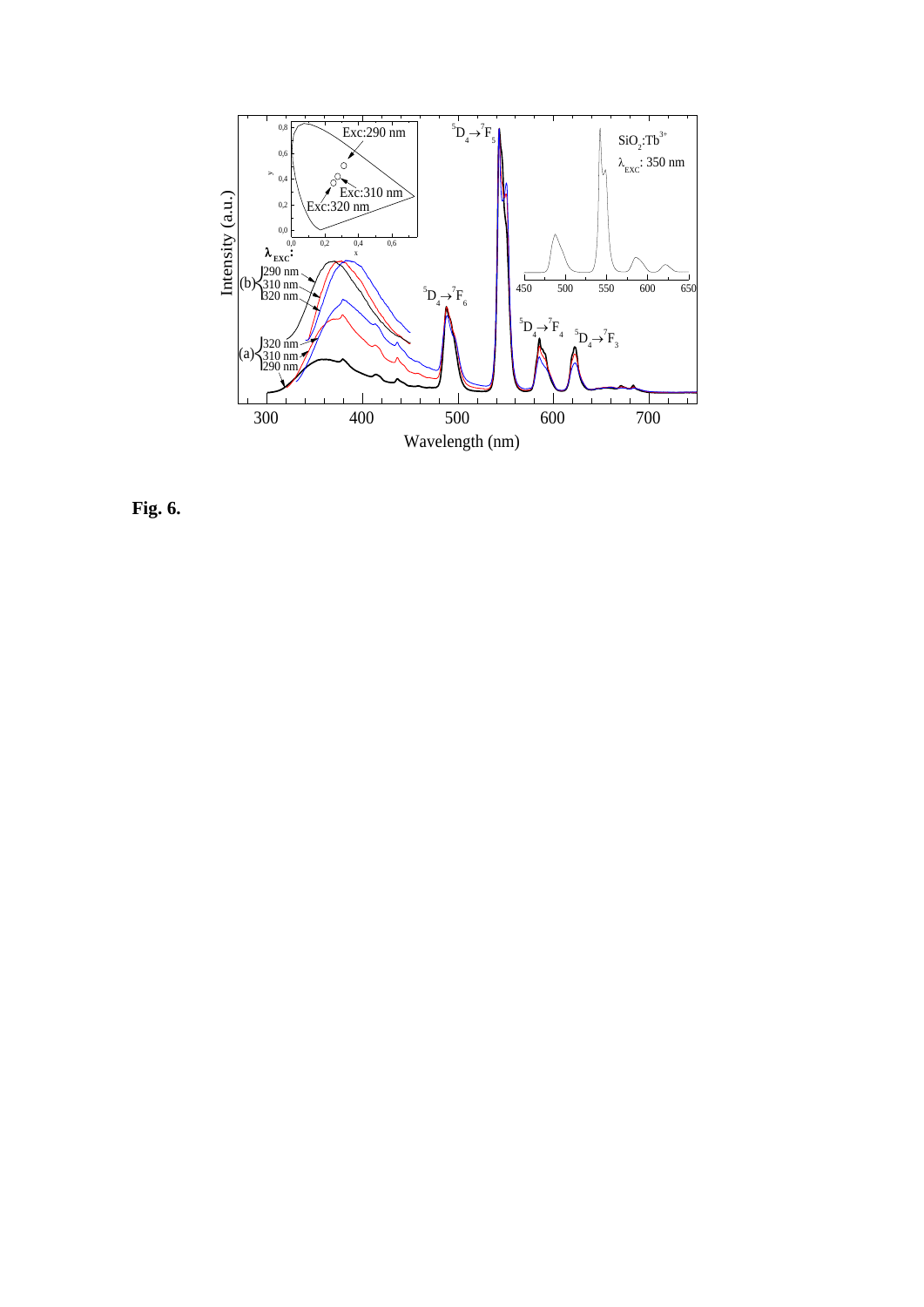

Fig.  $1$ .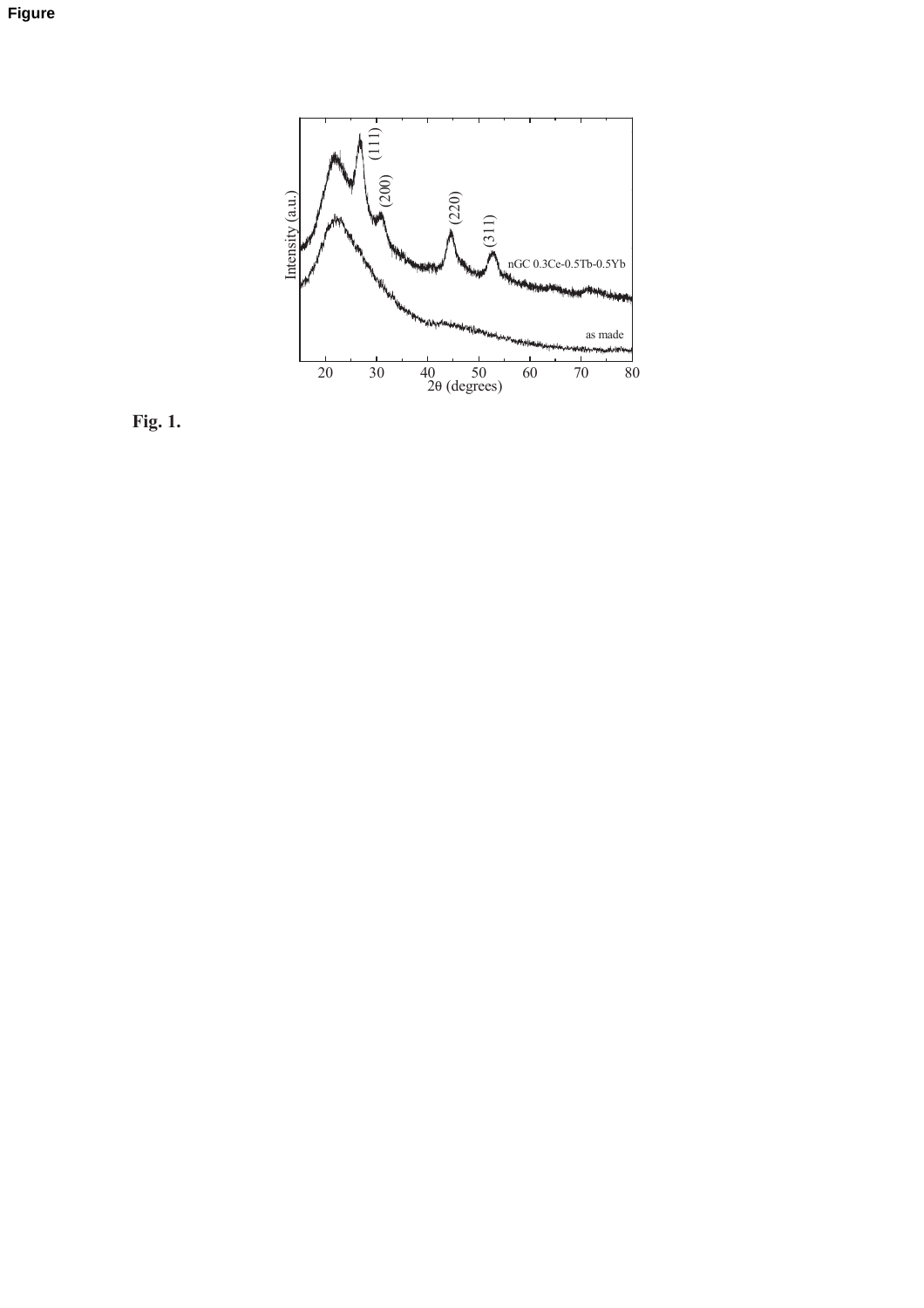Figure



Fig.2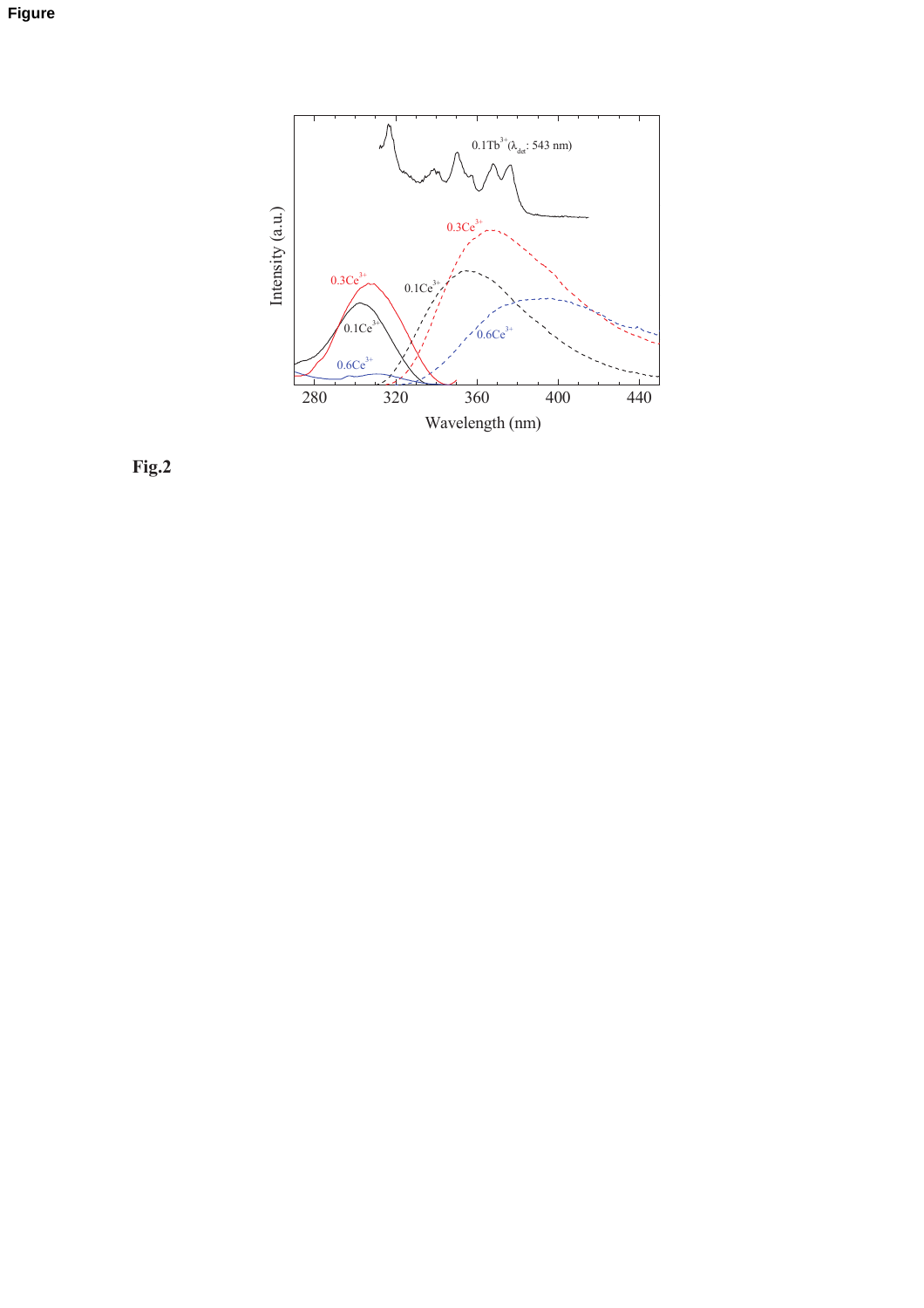

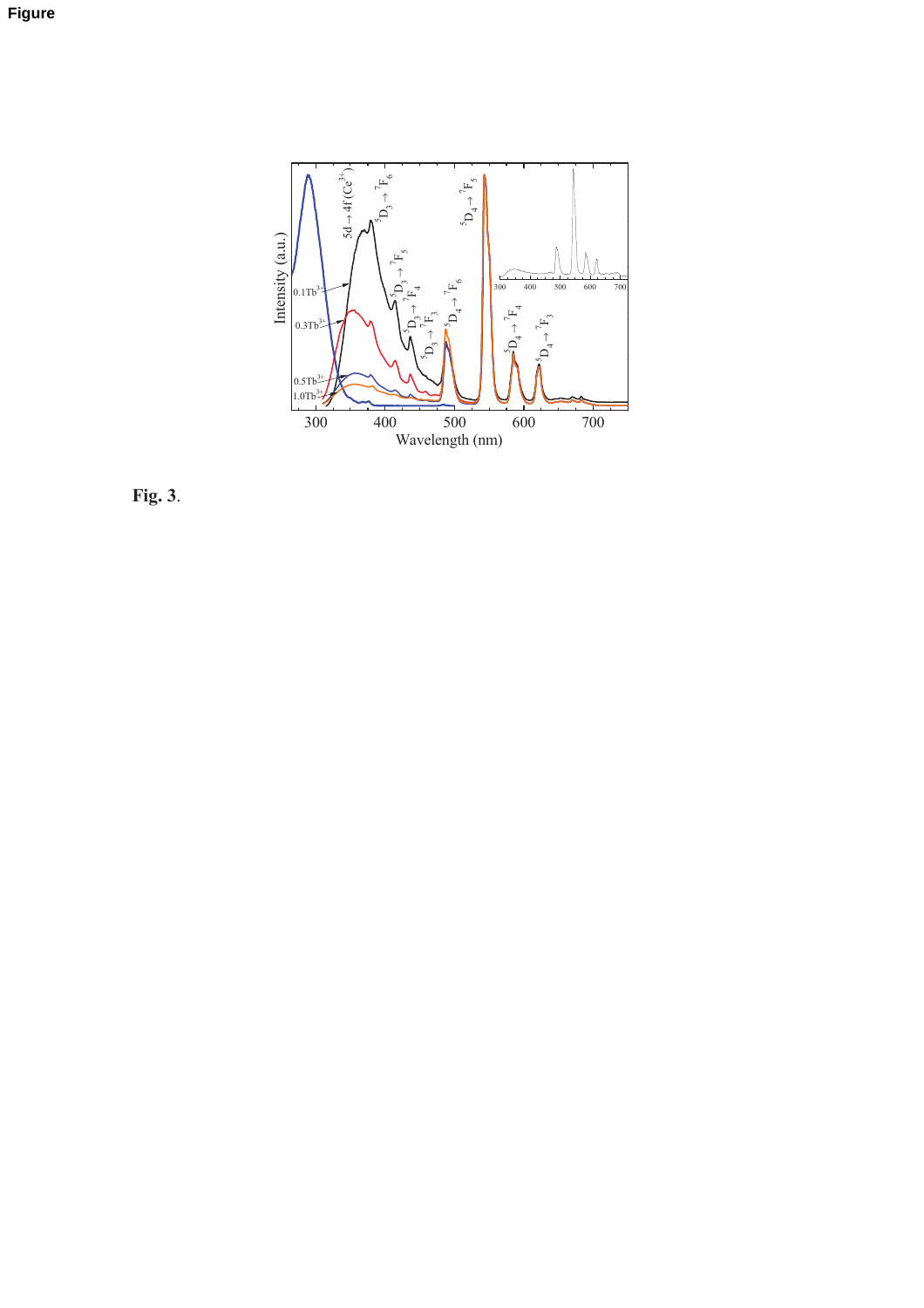

Fig. 4.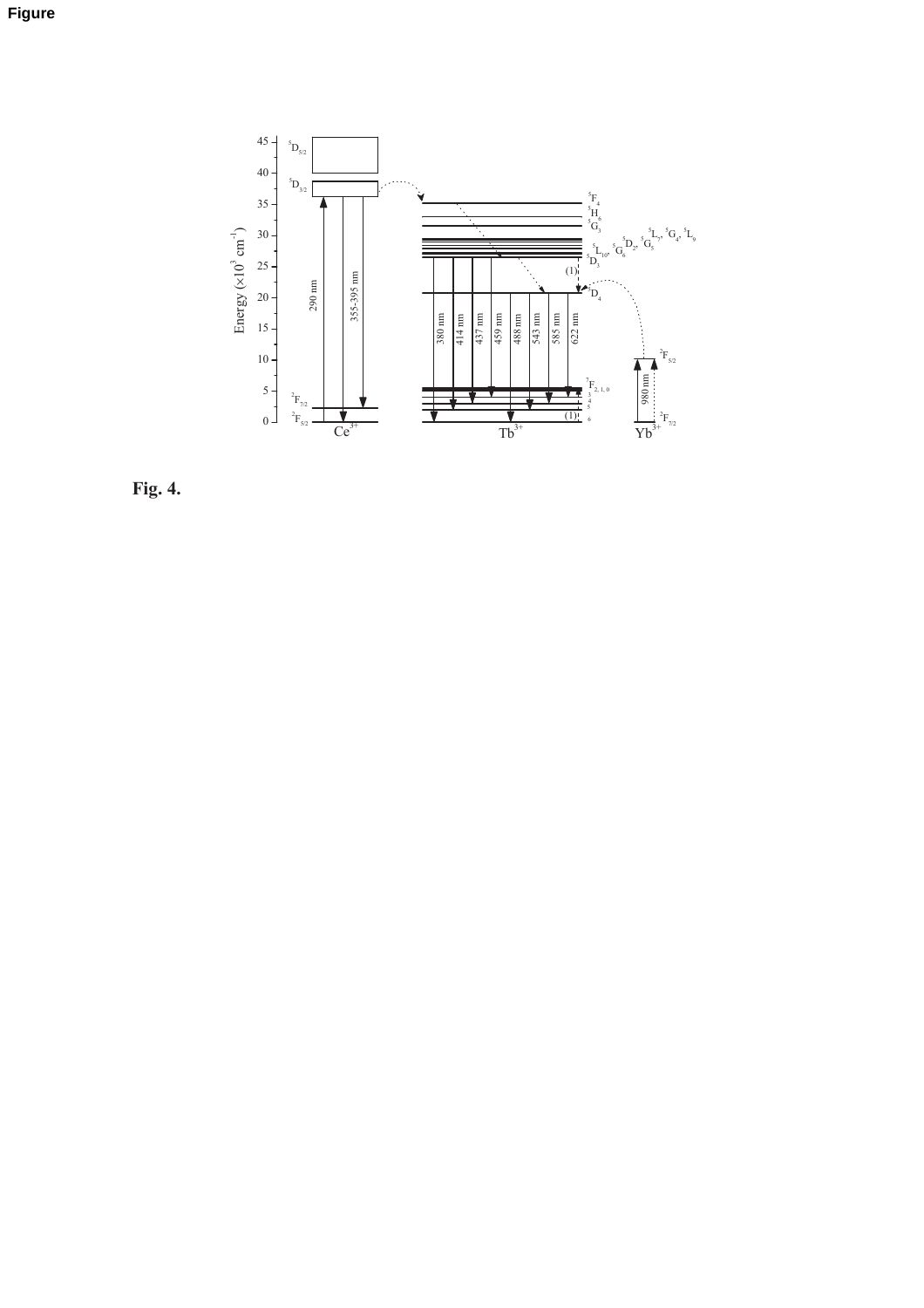

Fig.  $5$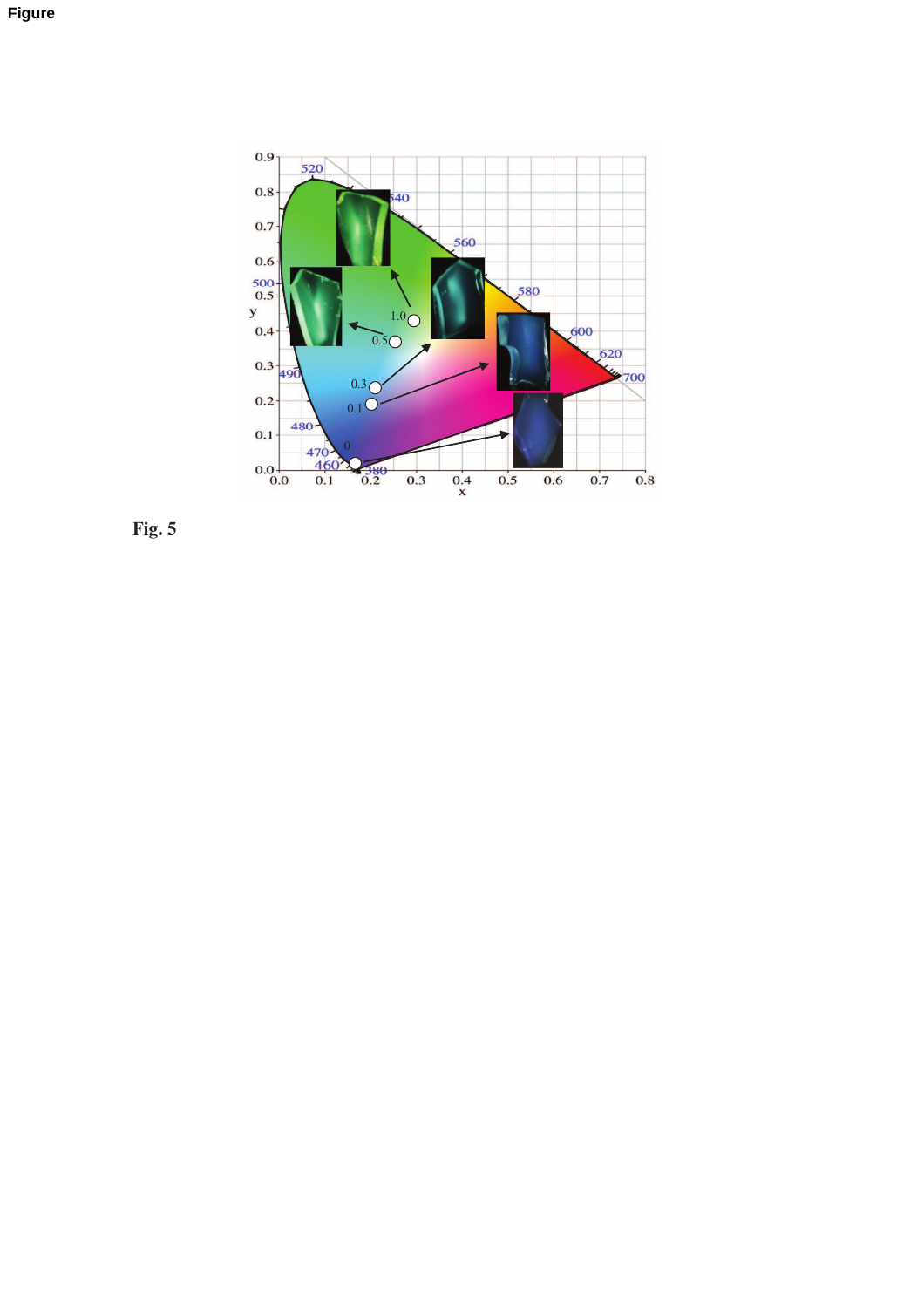



Fig. 6.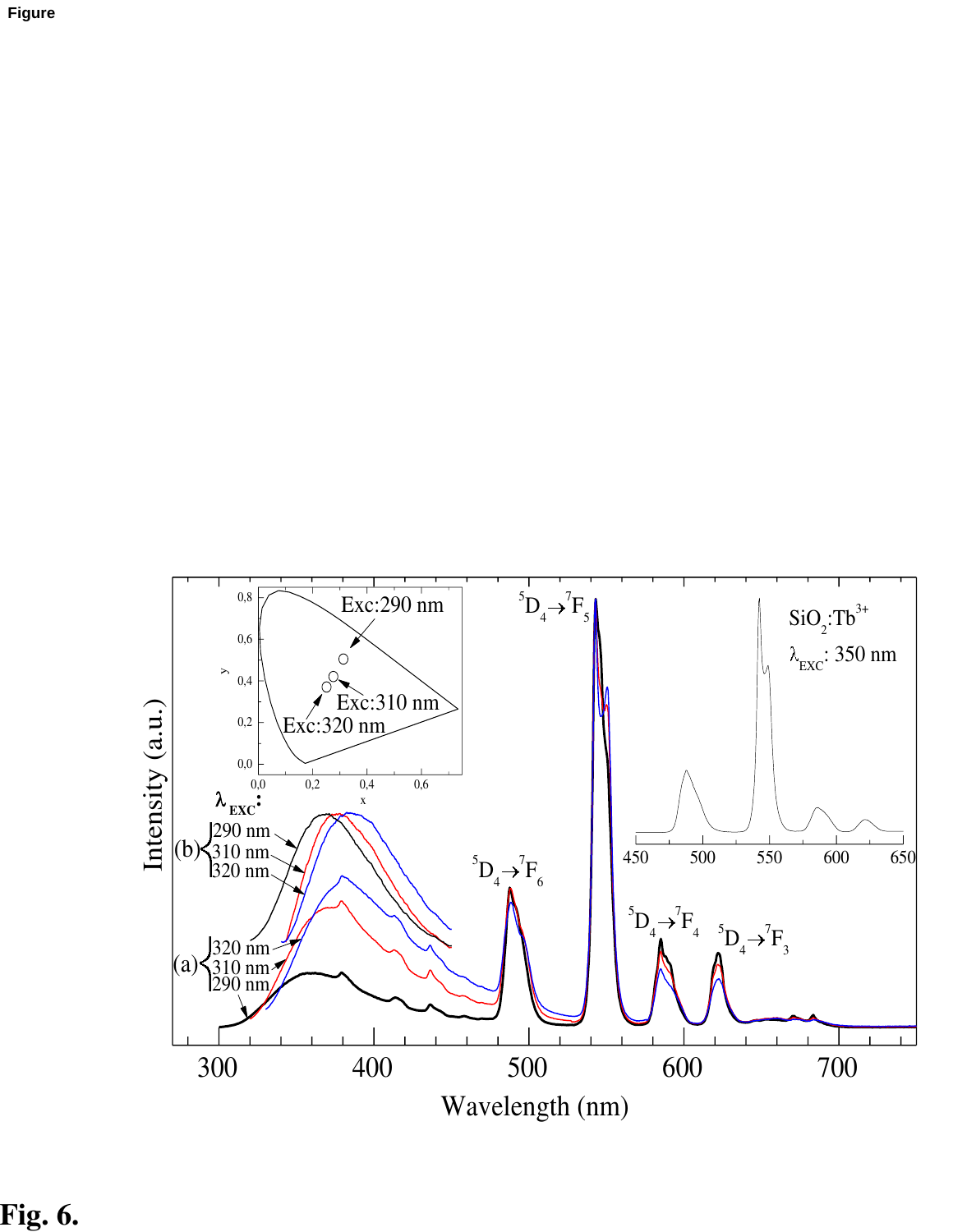

Fig. 7.